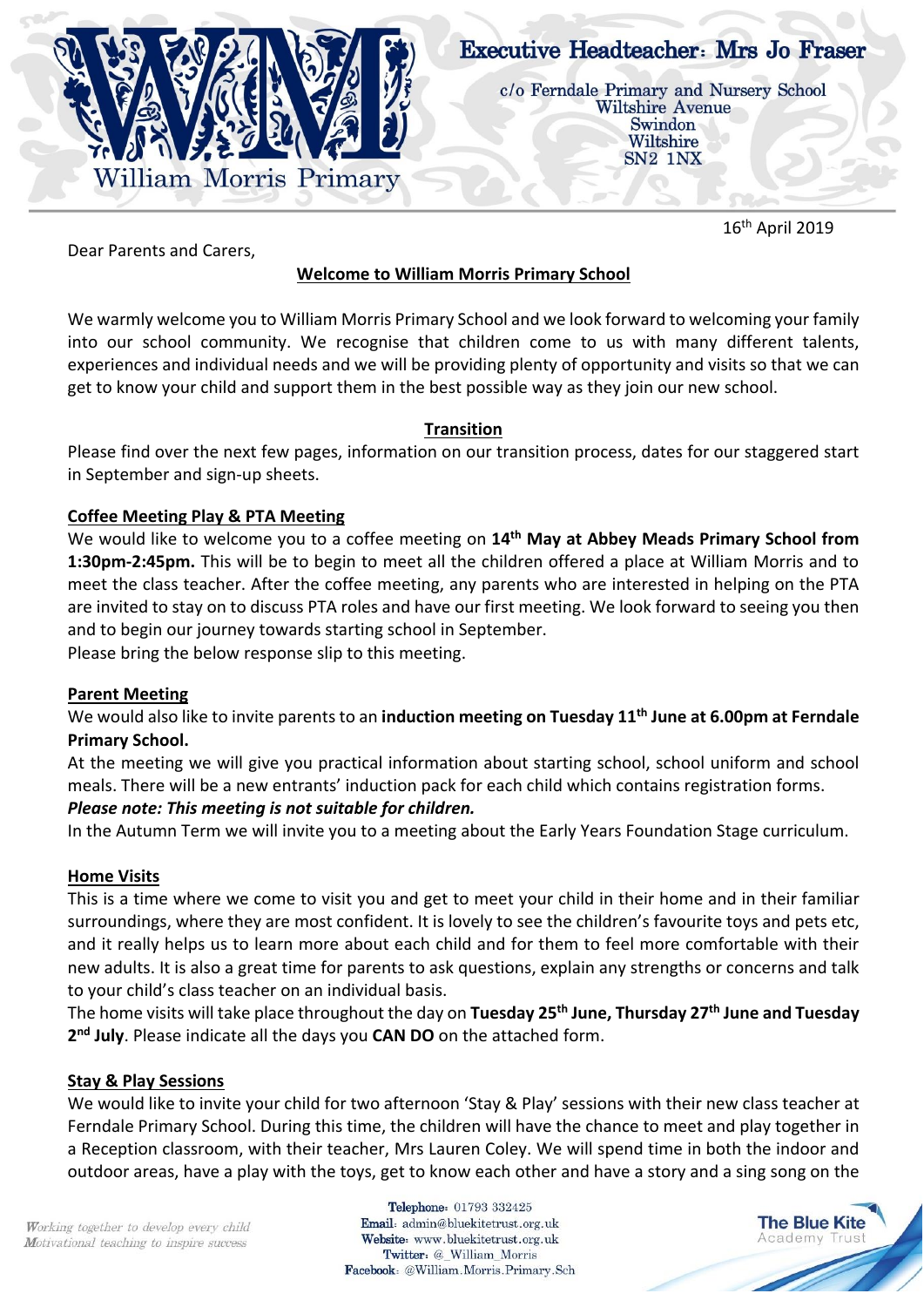carpet before they leave. Parents are welcome to come in with their children to help them settle and then go to have a cup of tea together. We usually encourage parents to leave the children for a little while, so that they can begin to develop friendships with the others and spend time with their teacher by themselves.

We hope you can attend both of these visits, as we have found that they really help the children settle quickly into school. The dates for these are: **Monday 8th July and Monday 15th July from 3:00-4:00pm at Ferndale Primary School.**

#### **Nursery Visits**

To support your child's transition into our Early Years Foundation Stage, we will begin visiting nurseries from mid-June onwards. We aim to spend some time with all of the children at their current settings and speak with their key workers, to start to build relationships with the children and to discuss any specific information with the adults there.

## **School Visit**

Before the children start school in the second week of the Autumn Term, we would like to invite them to a 'Stay and Play' session in their new classroom on **Friday 6th September at 9:30-10:30am.** This will allow the children to see their classroom and meet the teachers before beginning school in week 2.

**School Opening** - At 10:30am we will have a school opening with local representatives and refreshments.

#### **Starting School**

We will be implementing a staggered start for the children to support them as they enter the next phase of their education. The information is below and will be explained more fully at our Parent Induction Meeting.

We encourage all parents to start their children full time in September. We have found this helps children settle and establish friendships quickly; children starting later can sometimes find it harder to break into established friendship groups. If a child finds it hard to settle we can extend the period of part-time schooling, until it is right for them to stay all day. This decision will be made by the class teacher and Headteacher in conjunction with parents.

| Mon 2 <sup>nd</sup> Sept    | <b>INSET</b>                            |
|-----------------------------|-----------------------------------------|
| Tues 3 <sup>rd</sup> Sept   | <b>INSET</b>                            |
| Wed 4 <sup>th</sup> Sept    | <b>INSET</b>                            |
| Thurs 5 <sup>th</sup> Sept  | <b>INSET</b>                            |
| Fri 6 <sup>th</sup> Sept    | Children visit 9:30am-10:30am           |
| Mon 9 <sup>th</sup> Sept    | Group 1 in until 12pm                   |
| Tues 10 <sup>th</sup> Sept  | Group 2 in until 12pm                   |
| Wed 11 <sup>th</sup> Sept   | Group 3 in until 12pm                   |
| Thurs 12 <sup>th</sup> Sept | All YR in until 12pm                    |
| Fri 13th Sept               | All YR in until 12pm                    |
| Mon 16 <sup>th</sup> Sept   | All YR in and stay for lunch until 1pm  |
| Tues 17th Sept              | All YR in and stay for lunch until 1pm  |
| Wed 18 <sup>th</sup> Sept   | All YR in and stay for lunch until 1pm  |
| Thurs 19th Sept             | All YR in and stay all day until 3:15pm |
| Fri 20 <sup>th</sup> Sept   | All YR in and stay all day until 3:15pm |
| Mon 23rd Sept               | Children are now in school full time    |
|                             |                                         |

**Your child is in Sunflower Class Your child is in Group Theory Class Assumes A Vour child is in Group Theory Class**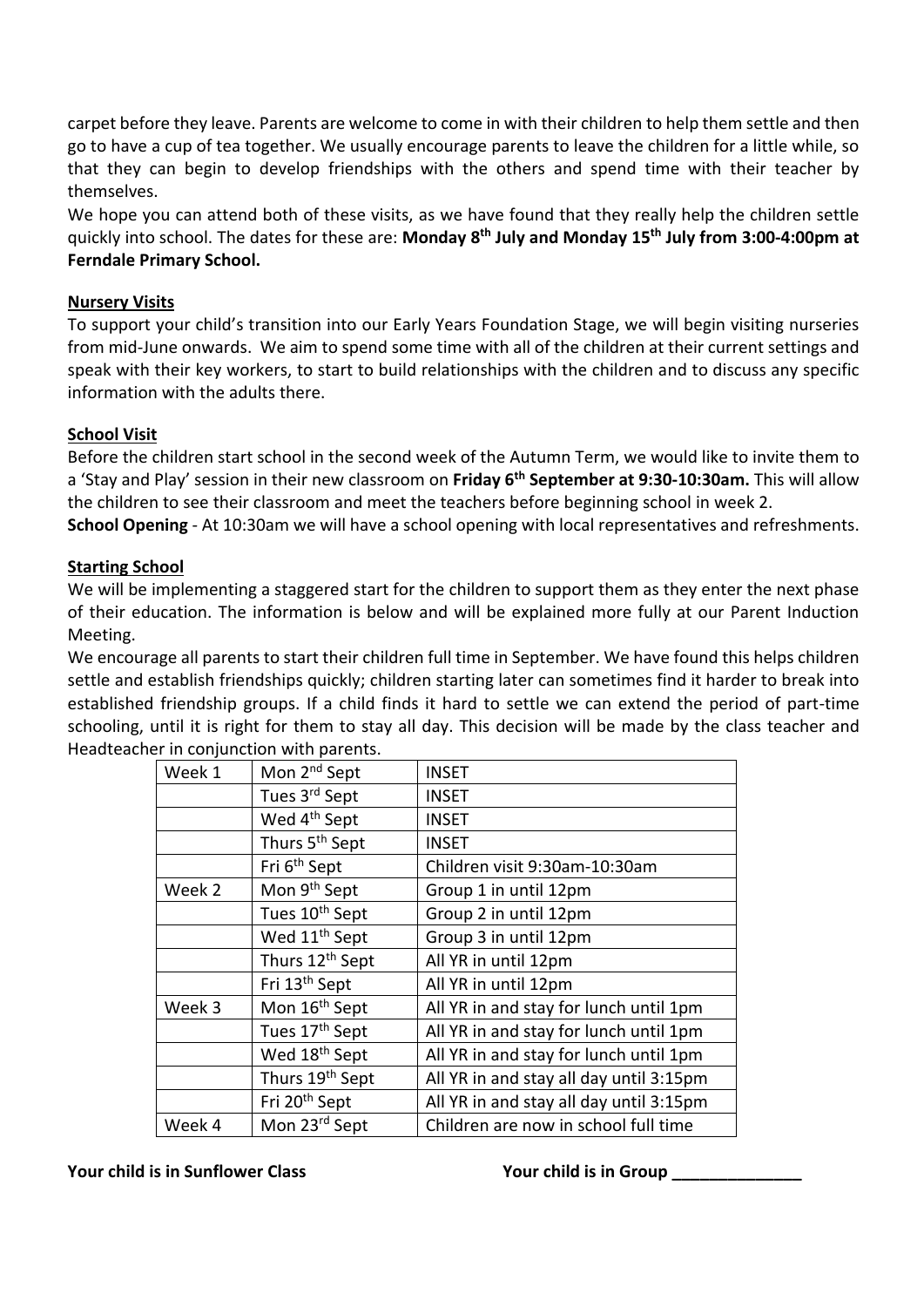#### **Forms**

Please return the below **response page** to Ferndale Primary School or bring it along to the coffee meeting.

#### **Starting School**

There are lots of ways you can help to prepare your children for starting school, for example:

- Encourage your children to dress themselves
- Ensure that they are able to go to the toilet independently
- Experience turn taking through games and play
- Practise using a knife and fork
- Establish a quiet time before bed where you share stories, rhymes and poems
- Chant numbers and practically count objects
- Teach your children to recognise their name

#### **Our School Ethos:**

| Working together to develop every child  |
|------------------------------------------|
| Motivational teaching to inspire success |

Please see our attached school brochure to tell you a little more about our curriculum, ethos, vision and our staff.

It would be extremely helpful to us if you would please **sign and return the forms** at the end of this letter to The Blue Kite office at Ferndale Primary School or bring them to the Coffee Meeting, to let us know whether or not you will be able to attend the transition events.

We hope that your child is as excited about joining our school community as we are about welcoming them. We are looking forward to working in partnership with you to achieve the best possible education for your child at William Morris Primary School. If you have any concerns or questions, do not hesitate to ring and we look forward to meeting you at our events this term.

Yours sincerely

J. frase

Mrs Jo Fraser Miss Lauren Coley *Headteacher Early Years Foundation Stage Teacher*